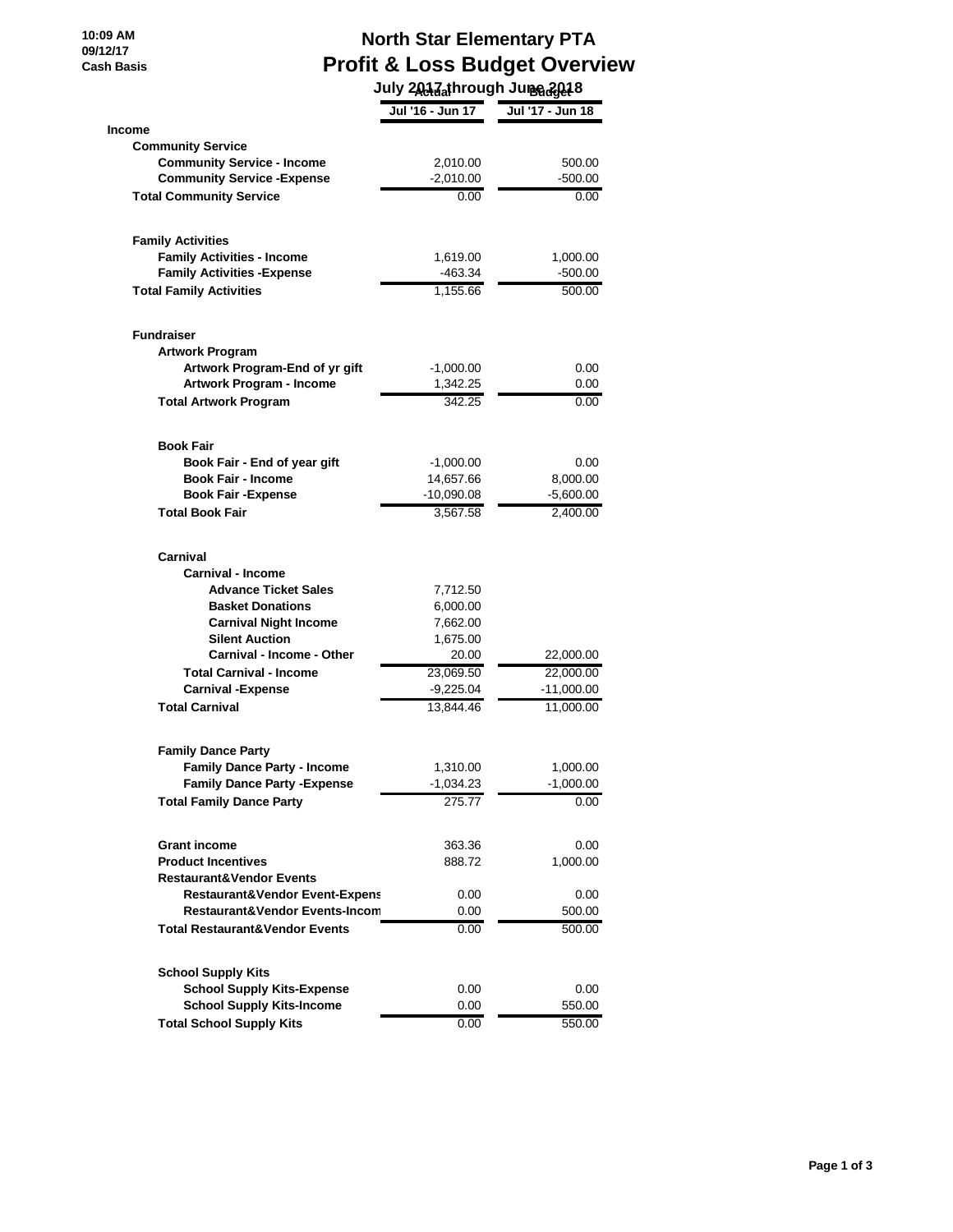## **North Star Elementary PTA Profit & Loss Budget Overview July 2017 through June 2018 Actual Budget**

|                                                          | Jul '16 - Jun 17 | Jul '17 - Jun 18 |
|----------------------------------------------------------|------------------|------------------|
|                                                          |                  |                  |
| <b>Spirit Fest</b>                                       |                  |                  |
| <b>Spirit Fest - Income</b>                              | 9,699.00         | 13,000.00        |
| <b>Spirit Fest -Expense</b>                              | -778.23          | $-900.00$        |
| <b>Total Spirit Fest</b>                                 | 8.920.77         | 12,100.00        |
|                                                          |                  |                  |
| <b>Tile Night</b>                                        |                  |                  |
| <b>Tile Night - Expense</b>                              | 0.00             | $-1,250.00$      |
| <b>Tile Night - Income</b>                               | 0.00             | 1,500.00         |
| <b>Total Tile Night</b>                                  | 0.00             | 250.00           |
| <b>Total Fundraiser</b>                                  | 28,202.91        | 27,800.00        |
|                                                          |                  |                  |
| <b>Interest Income</b>                                   | 24.52            | 1.00             |
| <b>Membership</b><br><b>Membership - Income</b>          | 2,770.00         | 2,500.00         |
| <b>Membership-Expense</b>                                | $-1,377.00$      | $-1,300.00$      |
| <b>Total Membership</b>                                  | 1,393.00         | 1,200.00         |
| <b>Spirit Wear</b>                                       |                  |                  |
| <b>Spirit Wear - Income</b>                              | 5,717.30         | 6,000.00         |
| <b>Spirit Wear - Expense</b>                             | -4,083.60        | $-4,600.00$      |
| <b>Total Spirit Wear</b>                                 | 1,633.70         | 1,400.00         |
| <b>Staff Appreciation</b>                                |                  |                  |
| <b>Staff Appreciation - Income</b>                       | 1,324.60         | 1,000.00         |
| <b>Staff Appreciation - Expense</b>                      | $-2,023.41$      | $-2,105.00$      |
| <b>Total Staff Appreciation</b>                          | -698.81          | $-1,105.00$      |
| Yearbook                                                 |                  |                  |
| Yearbook - Income                                        | 8,500.00         | 8,500.00         |
| <b>Yearbook -Expense</b>                                 | $-6,755.40$      | $-7,000.00$      |
| <b>Total Yearbook</b>                                    | 1,744.60         | 1,500.00         |
|                                                          |                  |                  |
| <b>Total Income</b>                                      | 33,455.58        | 31,296.00        |
| <b>Expense</b>                                           |                  |                  |
| <b>Academic Competition</b>                              |                  |                  |
| <b>Math Olympiad</b>                                     | 149.00           | 0.00             |
| <b>National Geography Bee</b>                            | 125.00           | 145.00           |
| <b>Science Olympiad</b>                                  | 25.00            | 25.00            |
| <b>Spelling Bee</b><br><b>Total Academic Competition</b> | 170.00<br>469.00 | 183.50<br>353.50 |
|                                                          |                  |                  |
| <b>Charitable Assistance</b>                             | 176.00           | 500.00           |
| <b>Copy/Printing</b>                                     | 339.39           | 500.00           |
| <b>Field Day</b>                                         | 261.84           | 250.00           |
| <b>Fifth Grade Activities</b><br><b>Garden Committee</b> | 990.00           | 1,200.00         |
| <b>Health and Wellness</b>                               | 254.08<br>65.30  | 500.00<br>200.00 |
| <b>Instructional Support</b>                             | 1,977.63         | 2,500.00         |
| <b>Insurance</b>                                         | 215.00           | 215.00           |
| Landscaping                                              | 0                | 100.00           |
| <b>Monthly Spirit Day</b>                                | 76.74            | 0.00             |
| <b>Outdoor classroom</b>                                 | 4,823.10         | 0.00             |
| <b>Post Office</b>                                       | 0.00             | 100.00           |